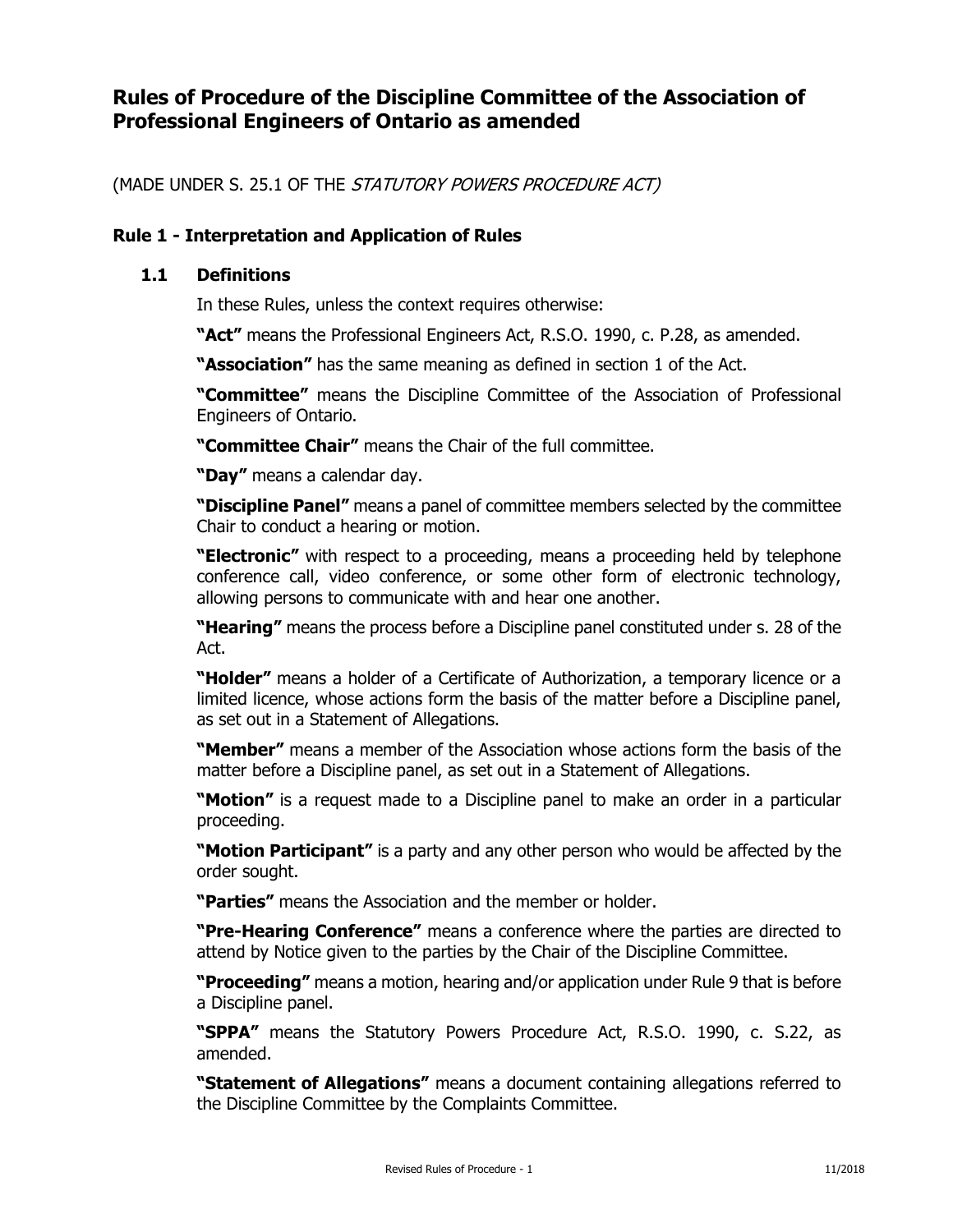**"Tribunal Staff"** means the administrative staff of the Discipline Committee as defined in section 4.5 of the SPPA.

# **1.2 Application of Rules**

The Rules apply to all proceedings referred to the Discipline Committee of the Association of Professional Engineers of Ontario for hearing and determination, and take effect January 1, 2010.

# **1.3 Interpretation of Rules**

These Rules shall be liberally construed to secure a determination that is fair and just.

- **1.4** These Rules shall not be interpreted or applied in a manner that is inconsistent with any provision of the Act, its Regulations or the SPPA.
- **1.5** In the event of a conflict between the English version of a rule and the French version of a rule, the Discipline panel shall use the one that the Discipline panel determines is more fair and just.
- **1.6** The use of a term in the singular includes the meaning of the term in the plural.
- **1.7** The Discipline panel may issue general or specific procedural directions to the parties at any time.
- **1.8** Tribunal staff have the power not to process documents in accordance with section 4.5 of the SPPA.

# **Rule 2 - Disclosure**

- **2.1** The Association will make such timely disclosure to the member or holder, as is required by law, including:
	- a) all relevant information (whether inculpatory or exculpatory) in the Association's possession, unless it is privileged as a matter of law;
	- b) in the case of written or documentary evidence, copies of the written or documentary evidence, or an opportunity to examine the evidence;
	- c) in the case of evidence of an expert, at least 30 days before the hearing, the identity of the expert and a copy of the expert's written report, or, if there is no written report, a written summary of the evidence.
- **2.2** The obligation on the Association to disclose is a continuing one. Consequently, after initial disclosure has been made, it is incumbent upon the Association to provide timely disclosure of information subsequently obtained and information previously considered irrelevant, but whose relevance has subsequently become apparent.
- **2.3** Evidence led by the Association is not admissible unless the Association has made timely disclosure as required by Rules 2.1 and 2.2.
- **2.4** Evidence of an expert led by a member or holder is not admissible unless the member or holder gives the Association, at least 10 days before the hearing, the identity of the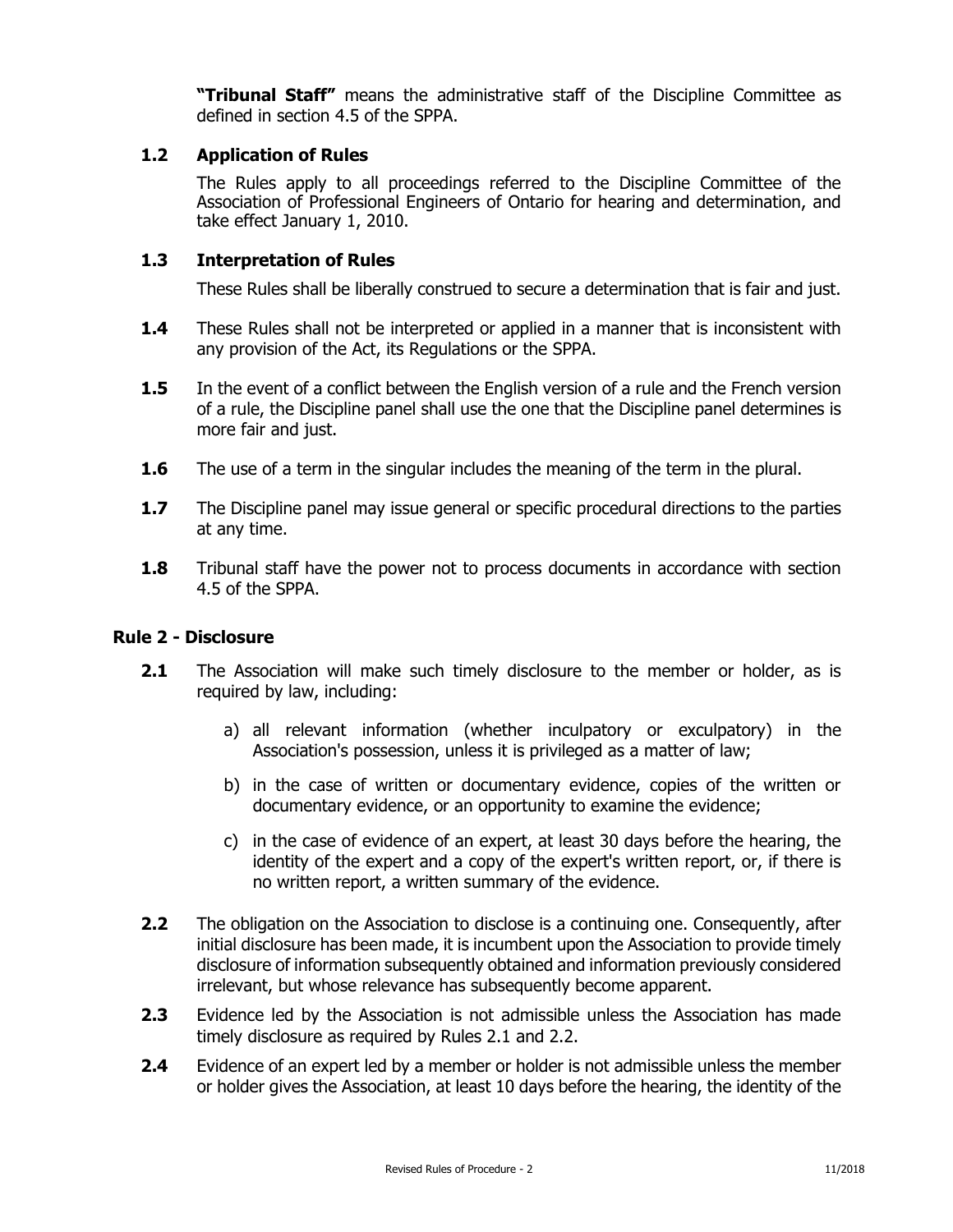expert and a copy of the expert's written report or, if there is no written report, a written summary of the evidence.

- **2.5** A Discipline panel may, in its discretion, allow the introduction of evidence that is inadmissible under Rules 2.3 and 2.4 above, and may make directions it considers necessary to ensure that the opposing party is not prejudiced.
- **2.6** Rule 2 does not apply to hearings into applications after revocation or suspension.

# **Rule 3 - Pre-Hearing Conferences**

**3.1** The Chair of the Discipline Committee may, by Notice, direct the parties to participate in a pre-hearing conference in which, among other things, the matters set out at section 5.3(1) of the *Statutory Powers Procedure Act* will be considered. The member assigned by the Chair to preside at the pre-hearing conference may make such orders as he or she considers necessary or advisable with respect to the conduct of the proceeding, including adding parties.

# **Rule 4 - Motions**

(amended by the Discipline Committee at its November 29, 2018 meeting)

- **4.1** Until the Chair of the Discipline Committee issues a Notice of Hearing to the parties, a party may make the following motions, with prior notice to a responding party, which shall be scheduled by the Chair of the Discipline Committee:
	- 4.1.1 A motion for an order regarding disclosure; or,
	- 4.1.2 A motion for an order combining matters or separating a matter.
- **4.2** The parties to a matter, may communicate with the Chair of the Discipline Committee by email or letter to schedule a motion or hearing, without the need to bring any formal motion. Any party communicating with the Chair must copy the other party on any such communication. The Chair shall not participate on any motion the Chair has scheduled but may consider informal requests without the need of a party bringing any formal Motion.
- **4.3** All Motions with notice shall be in the format set out in Form 1 and be printed, served on the other party and an additional 7 copies (for: Panel of 5, court reporter and independent legal counsel) of the Motion Record brought by the moving party to the presentation of the motion before a hearing panel. A Motion shall consist of written materials bound in the form of a Motion Record. The Motion Record shall consist of a Notice of Motion and Affidavit in Support of the Motion. At the presentation of the Motion, the Moving party shall provide to the hearing panel an Affidavit of Service to prove that the motion record was served on the Responding party.
- **4.4** All motions by a party, except Rule 4.1 motions, must be presented to the hearing panel seized of the referred matter on the date shown on the Chair's Notice of Hearing, or on a date that the hearing panel sets to reconvene. Prior to the issuance of a Notice of Hearing by the Chair of the Discipline Committee, the party desiring to bring a motion under Rule 4.1 shall schedule a motion with the Chair of the Discipline Committee, who will provide a date for the motion under Rule 4.1.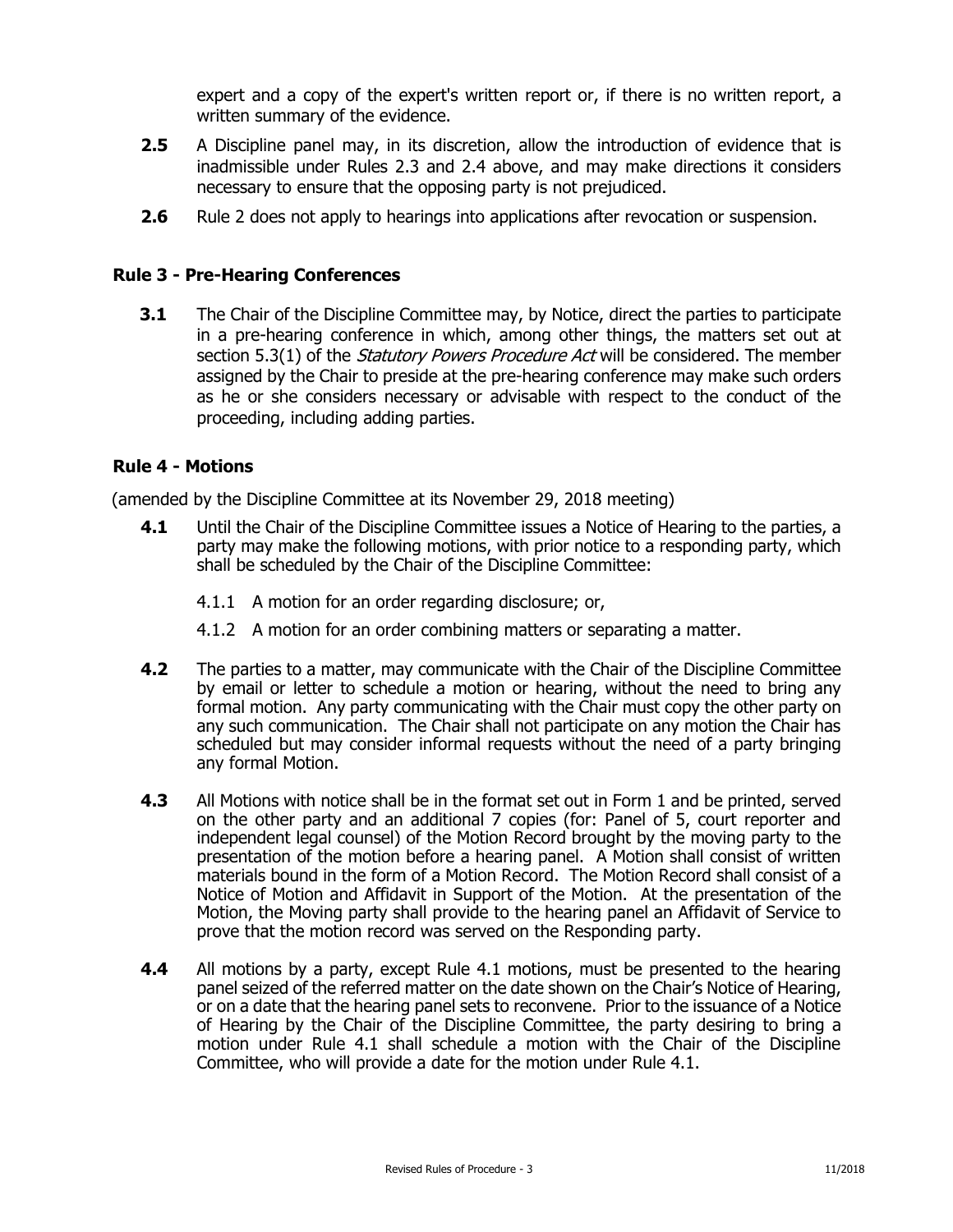- **4.5** The Chair of the Discipline Committee shall schedule and convene a motion panel to consider decide Rule 4.1 motions. At the presentation of Rule 4.1 motion, the parties shall bring 5 copies (for: Panel of 3, court reporter and independent legal counsel) of their material at the oral presentation.
- **4.6** No motion panel decision regarding a motion under Rule 4.1 is binding upon the hearing panel deciding the merits of a matter. A party bringing another motion to the hearing panel for an order regarding disclosure or to combine or separate a matter that was previously decided under Rule 4.1 must provide to the hearing panel, the prior decision of the motion panel for marking and entry into the record of proceeding at the hearing.
- **4.7** A responding party may respond to a motion using Form 2.
- **4.8** Notice of Motion and Supporting Affidavit (Timeframes and Service)
	- 1. A motion shall be made by a notice of motion and supporting affidavit (Form 1).
	- 2. The notice of motion and supporting affidavit:
		- a) shall be served on the responding party, at least seven days before the hearing date; and
		- b) shall be filed at the hearing before the hearing panel, with proof of service at the date of presentation of the motion.
	- 3. The moving party shall obtain a hearing date from the Chair before serving the notice of motion and supporting affidavit (for motions under Rule 4.1)

# Supporting Affidavit in Response

- 4. A responding party who prepares an affidavit (Form 2) in response to the moving party's notice of motion and supporting affidavit shall serve it at least two days before the hearing date and shall file it with proof of service at the date of the presentation of the motion.
- 5. Affidavits of Service shall be in Form 3 and must be used by both, the moving party and the responding party and filed with the panel.

# **4.9** Method of Hearing

A motion shall be presented and argued in person and heard by the hearing panel with a court reporter present.

# **4.10** Motion without Notice

- 1. Despite Rule 4.9, a motion may be made without notice if the nature or circumstances of the motion make notice unnecessary or was not reasonably possible.
- 2. Motions for adjournment or motions for excluding witnesses from a hearing room during a hearing other than for excluding a party, may be made without notice.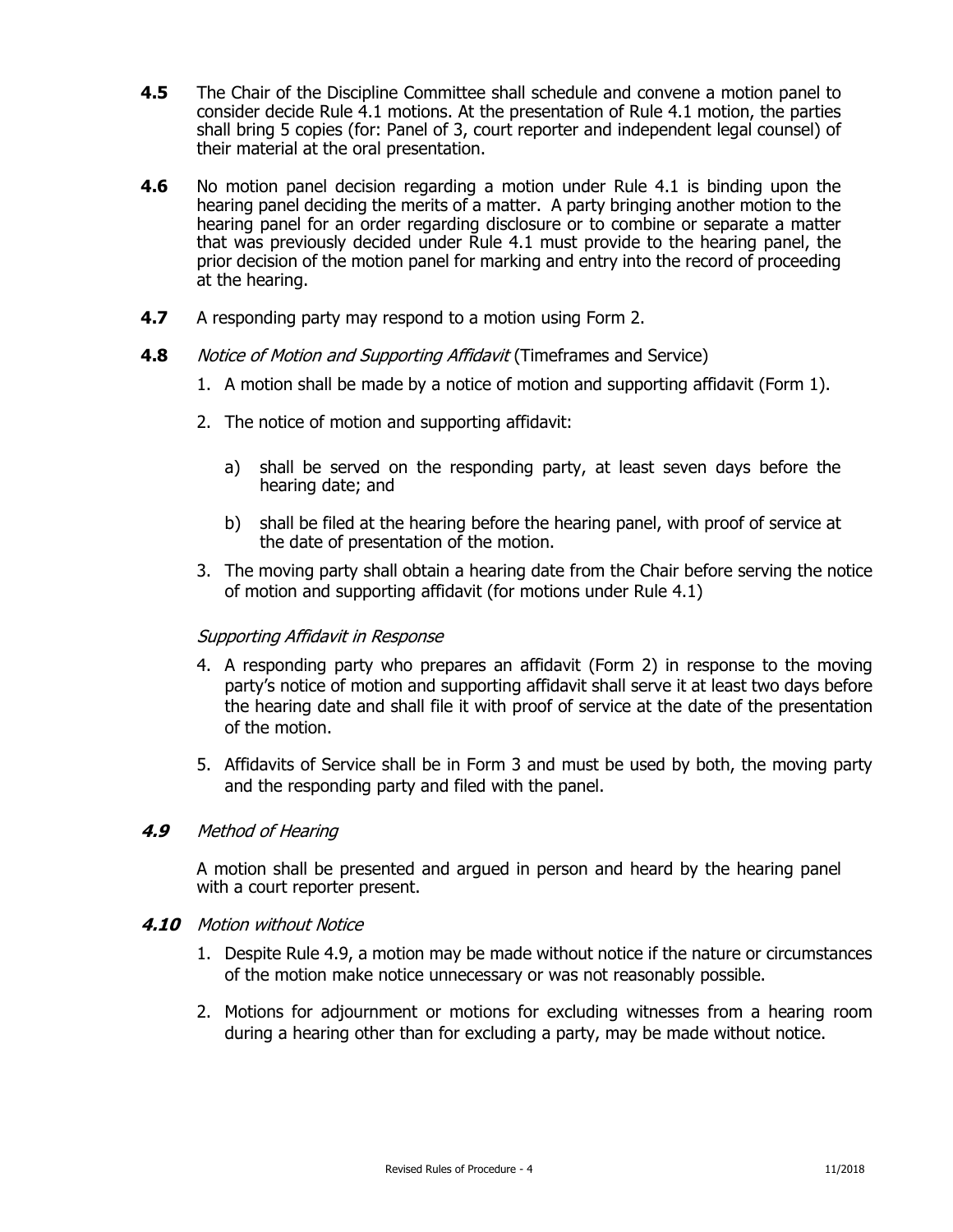# **Rule 5 - Production of Documents from Third Parties**

- **5.1** A summons for the production of documents that are not in the Association's possession shall not require the production of any documents before the commencement of the hearing.
- **5.2** A motion relating to the production of documents from third parties by summons as described in Rule 4 shall not be heard until the commencement of the hearing.

#### **Rule 6 - Electronic Hearings**

- **6.1** Pursuant to s. 5.2 of the SPPA, a Discipline panel may continue a hearing electronically, unless a party objects and satisfies the panel that holding an electronic hearing rather than an oral hearing is likely to cause the party significant prejudice.
- **6.2** A Discipline panel may allow a witness to provide evidence electronically when a party has advised the other parties as part of their disclosure requirement before a hearing that they plan to present the evidence electronically and have given the Tribunal staff sufficient notice to enable them to secure the necessary equipment or facilities. This rule also applies to the Registrar and the applicant in a hearing under Rule 9.
- **6.3** An electronic hearing must be open to the public either by providing the facilities necessary or access electronically to enable the public to witness the proceedings.
- **6.4** When one party requests a hearing to be heard electronically, the Discipline panel shall provide an opportunity for the other party to make a submission on the issue.
- **6.5** When the parties agree, a pre-hearing conference or a meeting to rule on a prehearing motion may be held electronically. The Association or the Registrar will provide the Discipline Committee with a copy of the consent of all parties to participate electronically before discussing any aspect of a matter.
- **6.6** When part of a hearing is conducted electronically, all the parties are entitled to receive a copy of every document that the Discipline panel receives. For the purpose of this rule, a document includes a sound recording, video recording, film, photograph, drawing, chart, graph, map and information recorded or stored by means of any device, including email. Where it is not reasonably practical to produce a copy of a document, the parties shall have a right of reasonable access to inspect the document before reconvening an electronic hearing.
- **6.7** The Chair of a Discipline panel will provide the public and the parties, or the Registrar and an applicant under Rule 9, with a minimum of 48 hours notice before reconvening a hearing electronically. The Chair of the Discipline Committee will provide the parties, or the Registrar and the applicant, with a minimum of 48 hours notice before convening a pre-hearing conference or a meeting to dispose of a pre-hearing motion. A notice shall include all the technical information required for a person to participate electronically using commonly available equipment or the time and location of the facilities arranged by the Tribunal staff.
- **6.8** Every person participating in the proceeding electronically shall ensure that he or she can be reached at the telephone number provided at least five minutes before the proceeding is scheduled to commence.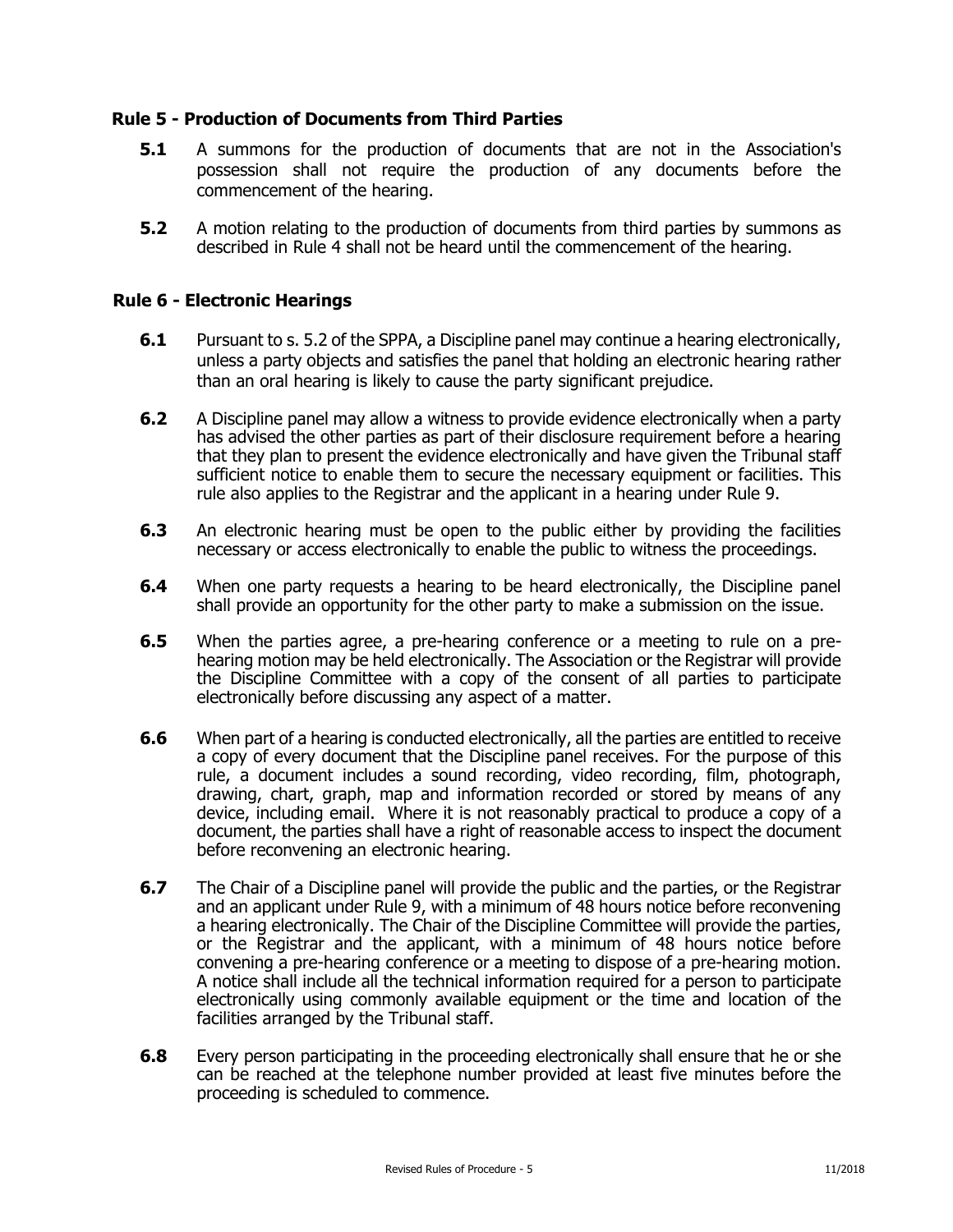**6.9** Every party, or the Registrar and an applicant under Rule 9, shall deliver every document to the other party that he or she may rely upon during an electronic hearing and at least five days before it starts.

# **Rule 7 - Written Hearings**

- **7.1** Pursuant to s. 5.1 of the SPPA, a Discipline panel may continue a hearing in writing if it believes that it is just and equitable to do so, unless a party objects. Hearings to provide a Discipline panel with an amended agreed statement of facts, or to make joint submissions as to penalty are well suited to written hearings.
- **7.2** A Discipline panel may allow a witness to provide evidence in writing if the parties, or the Registrar and an applicant under Rule 9, agree and the evidence includes both the examination-in-chief and the cross-examination.
- **7.3** A written hearing must be open to the public by making the documents presented to a Discipline panel available to the public at the same time. For the purpose of this rule, a document includes a sound recording, video recording, film, photograph, drawing, chart, graph, map and information recorded or stored by means of any device, including by e-mail.
- **7.4** When one party requests a hearing in writing, the Discipline panel shall provide an opportunity for the other party to make a submission on the issue.
- **7.5** When the parties agree, a meeting to rule on a pre-hearing motion may be held in writing. The Association or the Registrar will provide the Discipline Committee with a copy of the consent of all parties to conduct a meeting in writing before discussing any aspect of a matter.
- **7.6** When part of a hearing is conducted in writing, all the parties are entitled to receive every document that the Discipline panel receives. For the purpose of this rule, a document includes a sound recording, videotape recording, film, photograph, drawing, chart, graph, map and information recorded or stored by means of any device. Where it is not reasonably practical to produce a copy of a document, the parties shall have a right of reasonable access to the document before reconvening a written hearing.
- **7.7** The Chair of a Discipline panel will provide the public and the parties, or the Registrar and an applicant under Rule 9, with a minimum of 48 hours notice before reconvening a written hearing. The Chair of the Discipline Committee will provide the Registrar and the member(s) with a minimum of 48 hours notice before convening a meeting to dispose of a pre-hearing motion. The notice shall include the date and time of a written hearing, and where any written material must be delivered to.
- **7.8** If a member or a holder enters a plea in a written hearing, the member or holder must complete and provide a copy of Schedule "A" to the Discipline panel before the plea can be accepted. When the parties, or when the Registrar and the applicant under Rule 9, jointly agree to provide a document to the Discipline panel, only the Association or the Registrar needs to provide it. The document must include a statement that the other party, or the applicant, have jointly agreed to provide the document.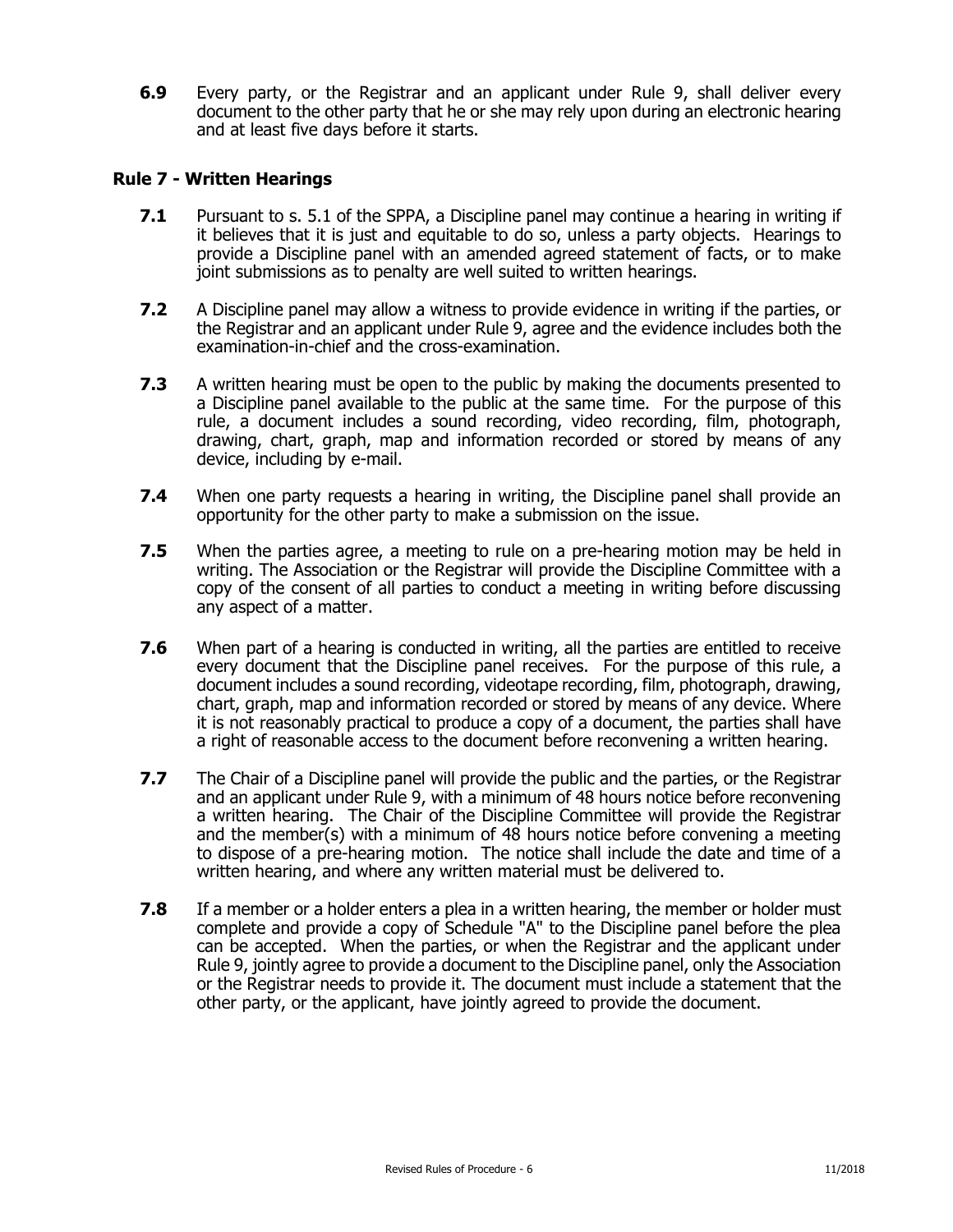# **SCHEDULE "A" TO RULE 7 WRITTEN HEARINGS**

# **PLEA INQUIRY QUESTIONNAIRE**

TO: \_\_\_\_\_\_\_\_\_\_\_\_\_\_\_\_\_\_\_\_\_\_\_\_\_\_\_\_\_\_\_\_\_\_\_\_\_\_\_\_\_\_\_\_\_\_\_\_\_\_\_\_\_\_\_\_\_\_

(Set out name of member or holder)

The Discipline Committee considers it essential to ensure that members or holders of the profession who admit allegations of professional misconduct and/or incompetence do so voluntarily and unequivocally and understand the consequences of such admissions.

You, the member or holder, have provided a Discipline panel with a statement that you admit (an) allegation(s) of professional misconduct and/or incompetence. Before accepting your admission, the Discipline panel asks that you answer the following questions, in order to ensure that your admission is voluntary, informed and unequivocal.

- 1. Do you understand the nature of the allegation(s) The No U that has (have) been made against you?
- 2. Do you understand that by admitting the allegation(s), you are  $Yes$   $Nol$ waiving the right to require the prosecution to prove the case against you and the right for your arguments to be heard?
- 3. Do you voluntarily decide to admit the allegation(s) against you? Yes  $\Box$  No  $\Box$
- 4. Do you understand that depending on the penalty ordered by the Discipline Panel, that a summary of the agreed facts and the penalty order may be published in the *Gazette*, including reference to your name?
- 5. Do you understand that any agreement between counsel for the association and you with respect to the penalty proposed does not bind the Discipline panel?

| esl/ | No |
|------|----|
|      |    |
|      |    |



| NOI |
|-----|
| Nol |

|  | Ю |  |
|--|---|--|
|  |   |  |

(To be signed by the member or holder) (date)

\_\_\_\_\_\_\_\_\_\_\_\_\_\_\_\_\_\_\_\_\_\_\_\_\_\_\_\_\_\_\_\_ \_\_\_\_\_\_\_\_\_\_\_\_\_\_\_\_\_\_\_\_\_\_\_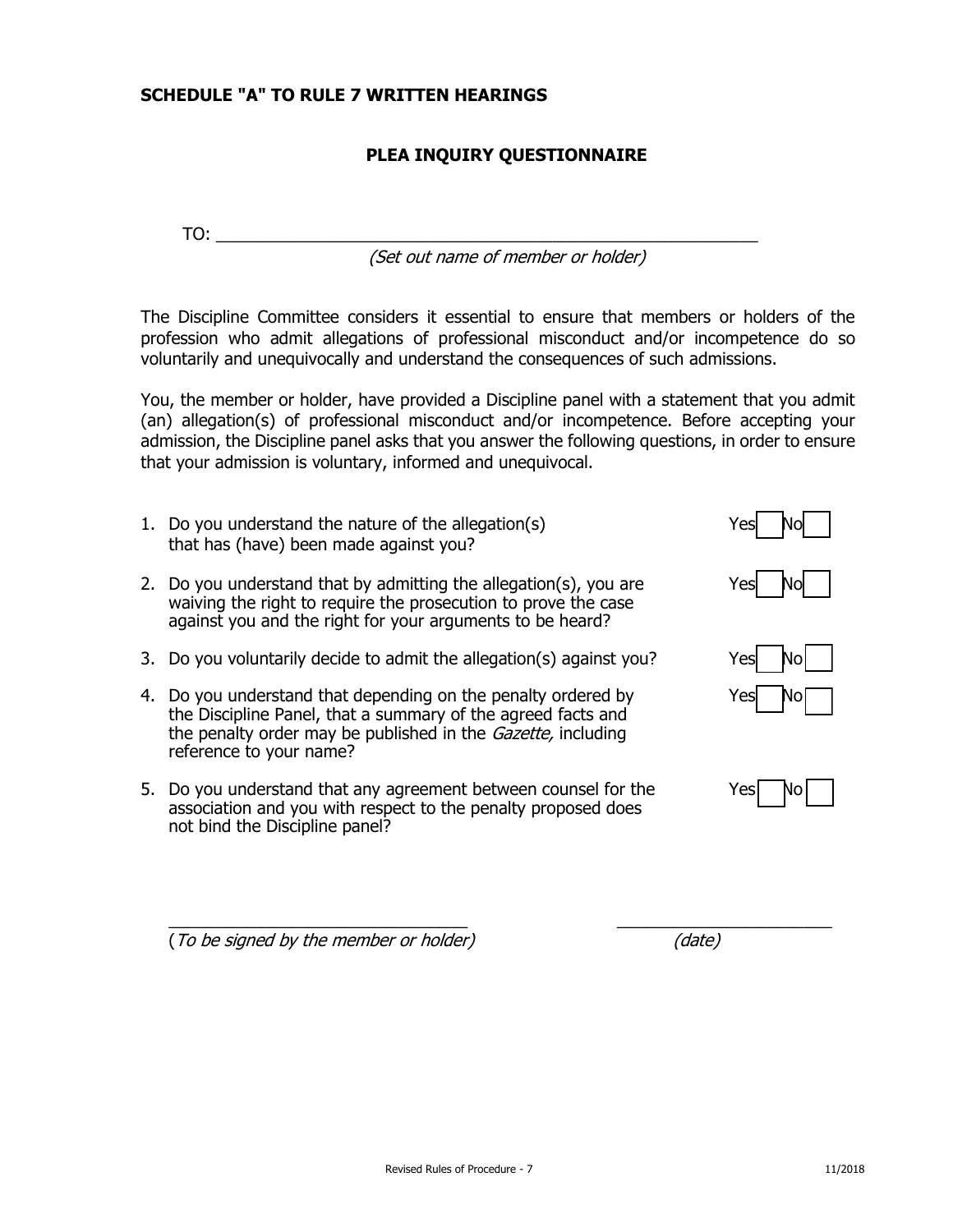# **Rule 8 – Dealing with Dismissals**

(approved by the Discipline Committee at its November 7, 2014 meeting)

- **8.1** Subject to Rule 8.4, a panel may dismiss a proceeding without a hearing if:
	- a) The proceeding is frivolous, vexatious or is commenced in bad faith;
	- b) The proceeding relates to matters that are outside the jurisdiction of the tribunal; or
	- c) Some aspect of the statutory requirements for bringing the proceeding has not been met.
- **8.2** Before dismissing a proceeding, a panel shall give notice of its intention to dismiss the proceeding to all parties to the proceeding if the proceeding is being dismissed for reasons referred to in Rule 8.1.
- **8.3** The notice of intention to dismiss a proceeding shall set out the reasons for the dismissal and inform the parties of their right to make written submissions to the tribunal with respect to the dismissal within the time period specified in the notice.
- **8.4** A panel shall not dismiss a proceeding under this section until it has given notice under Rule 8.2 and considered any submissions by the parties.

# **Rule 9 - Applications After Revocation or Suspension**

- **9.1** This rule applies to a hearing into application for a licence, a Certificate of Authorization, a temporary licence, a provisional licence or a limited licence after revocation for cause and to applications for removal of a suspension that is referred to the Discipline Committee by the Registrar.
- **9.2** The person who applied to the Registrar for a licence or a Certificate of Authorization after revocation or for removal of a suspension (the applicant) shall, at least ten days before a hearing, provide the Registrar with a copy of any document that the applicant may seek to introduce into evidence at the hearing, not including any document that was previously provided to the Registrar, and a written summary of any oral evidence of any witnesses that the applicant may seek to introduce into evidence. If this rule is not complied with, the Discipline panel may, at its discretion and in accordance with section 30(6) of the Act, accept evidence that was not disclosed to the Registrar in accordance with this rule.
- **9.3** The Registrar shall, at least ten working days before a hearing, provide the applicant with a copy of any document that the Registrar may seek to introduce into evidence, not including any document provided previously by the applicant, and a written summary of any oral evidence of any witness that the Registrar may seek to introduce into evidence. If this rule is not complied with, the Discipline panel may, at its discretion and in accordance with section 30(6) of the Act, accept evidence that was not disclosed to the applicant in accordance with this rule.
- **9.4** At a hearing into an application, the Registrar provides the Discipline panel with a copy of the application and supporting documentation provided to the Registrar by the applicant to fulfill the administrative qualifications. The applicant then states what order is being sought and presents their case in an effort to convince the Discipline panel that they will engage in the practice of professional engineering or, for a holder,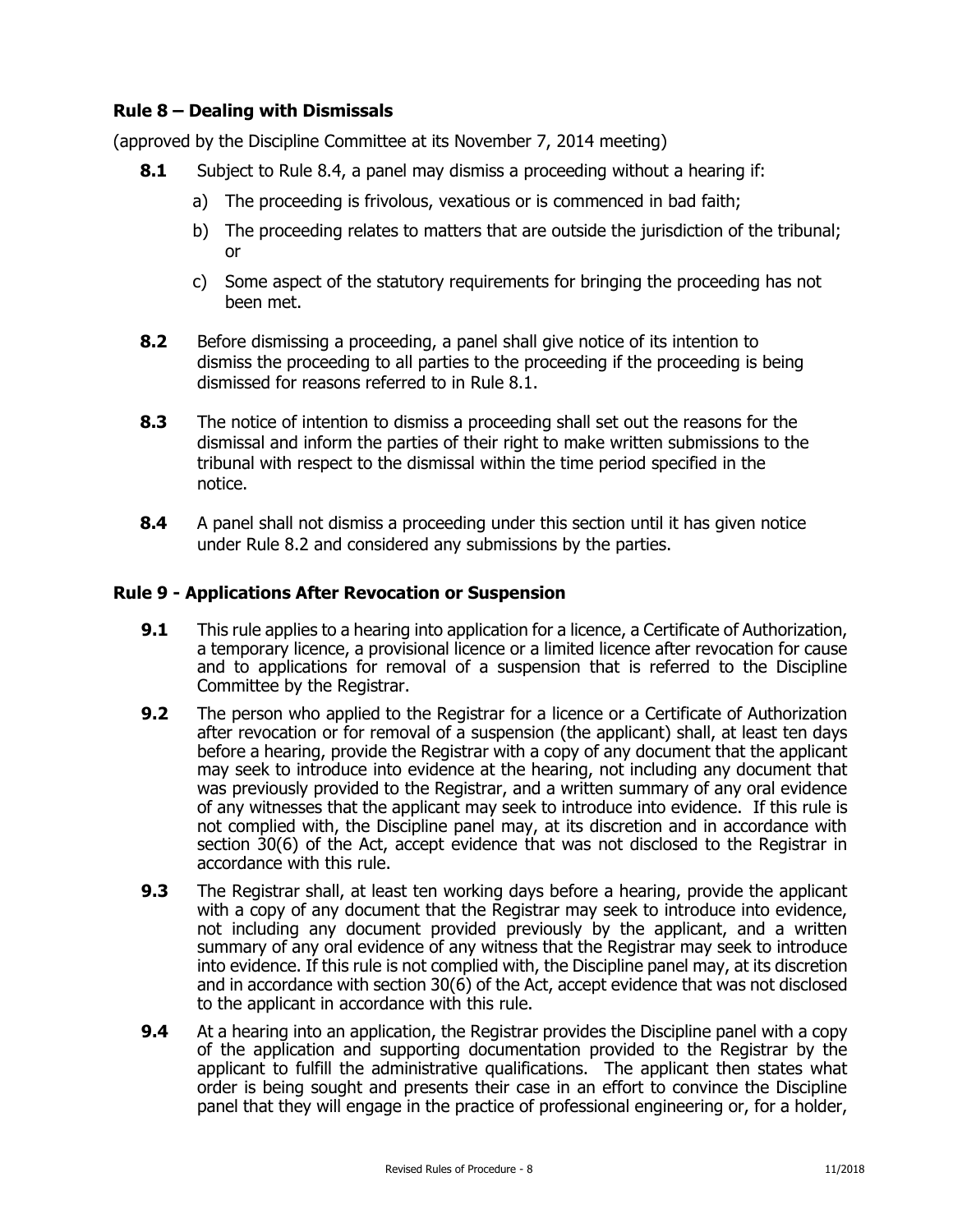will engage in the business of providing professional engineering services with competence and integrity.

#### **Rule 10 – Provision of documents prior to hearing**

(approved by the Discipline Committee at its November 2, 2011 meeting)

- **10.1** The purpose of this Rule is to provide an opportunity for panel members to understand the issues to be determined at a hearing.
- **10.2** Every party may provide a concise voluntary response statement describing the issues to be determined and the party's position on the issues. Each party must provide a copy of their statement to the other parties at the same time.
- **10.3** The Discipline Committee Chair will provide the hearing panel members with the following documents when the documents are provided to the Chair at least ten working days before a hearing: the Statement of Allegations and any voluntary response statements (that could include an Agreed Statement of Facts) in accordance with Rule 10.2.
- **10.4** Panel members will be provided with the documents set out in Rule 10.3 up to five days before a hearing. The documents will be accompanied with a reminder to the panel members that the documents are confidential and that they are not evidence.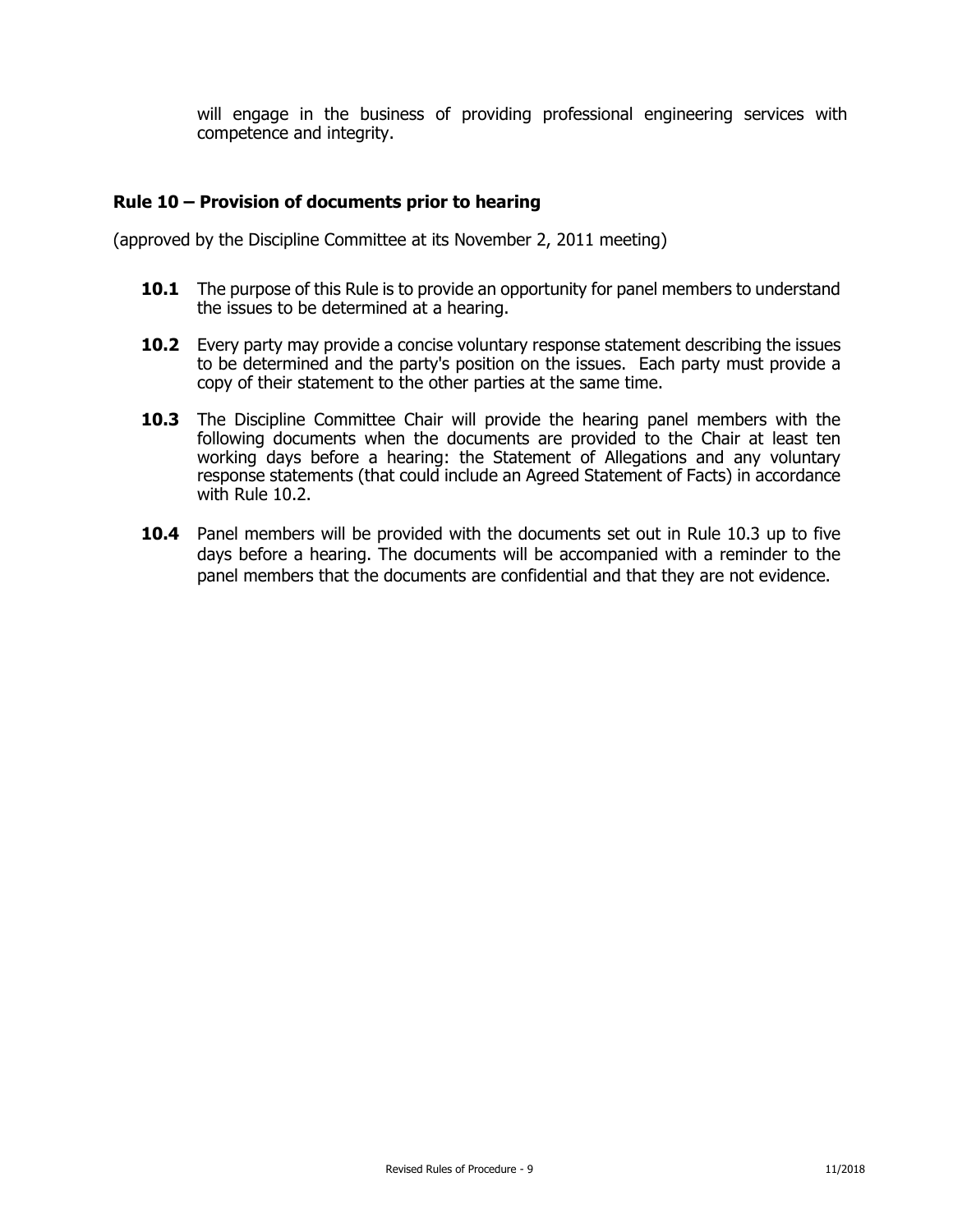# INSTRUCTIONS AND FORMS PERTAINING TO RULE 4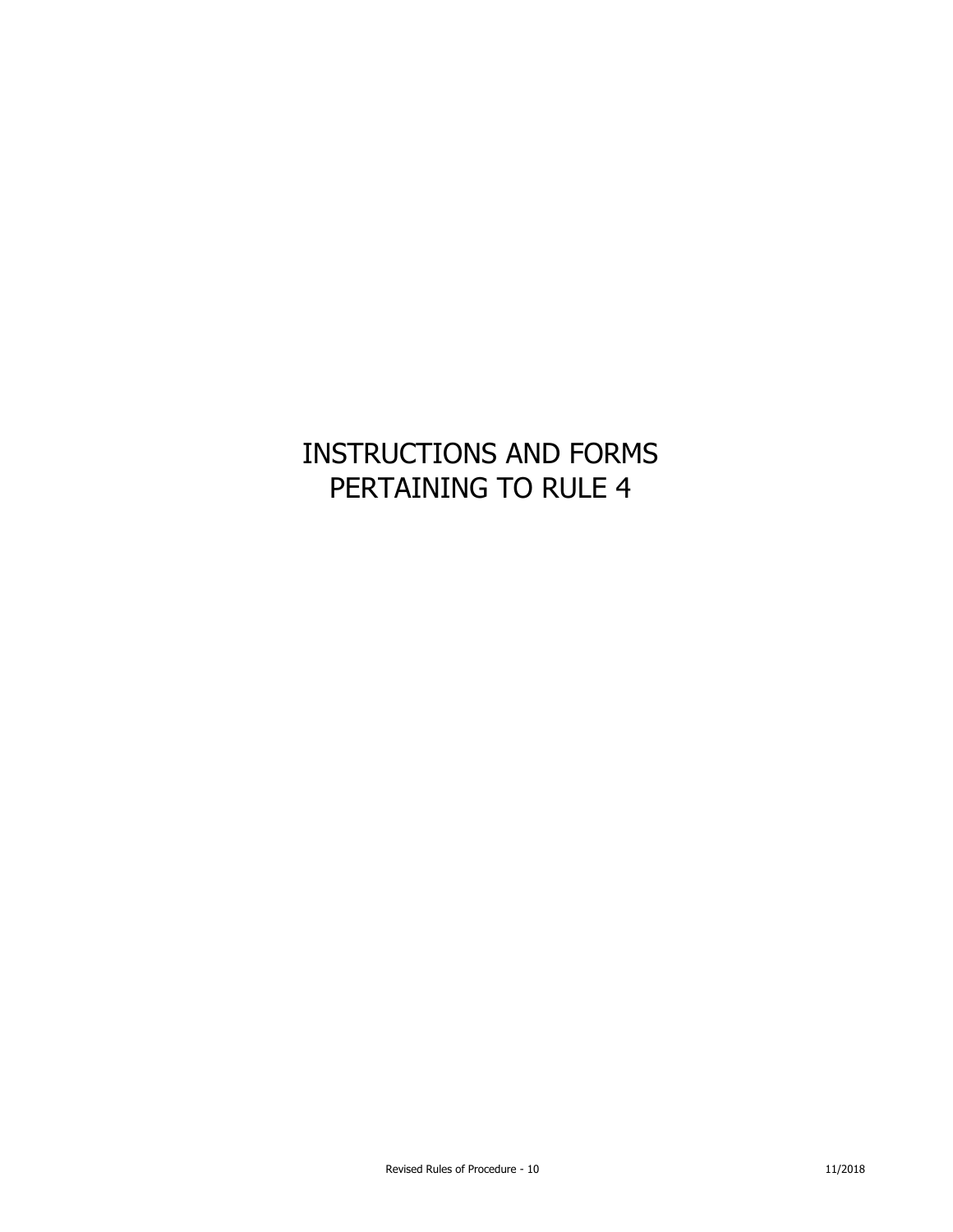# **Instructions for Making a Motion before the PEO Discipline Committee (Form 1)**

A motion is a request to a Discipline Committee Panel to make an order about a matter.

**Step 1: EXPLAIN** what you are asking the Panel to do and why. This is done by filling out a Notice of Motion and Supporting Affidavit (Form 1). Contact the Discipline Committee Chair to obtain a date and time when the motion could be heard, for Rule 4.1 motions. If the hearing has already commenced and the hearing is scheduled to re-convene (specify the date when the hearing panel is scheduled to reconvene; the date on the Notice of Hearing).

**Step 2: SERVE.** Form 1 must then be served on the other party at least 7 days before the Motion date. There are rules about how this must be done. See "Guide to Serving Documents". Copies of the supporting affidavit with documentary evidence attached to the form must also be served.

**Step 3: BRING** 7 copies of the Notice of Motion and Supporting Affidavit form with you for presentation to the Panel on the date the hearing of the Motion. Bring 5 copies of same if a Rule 4.1 motion is being presented. Also file an Affidavit of Service providing that the other parties were served.

#### **Note: Do not include this page with the Notice of Motion**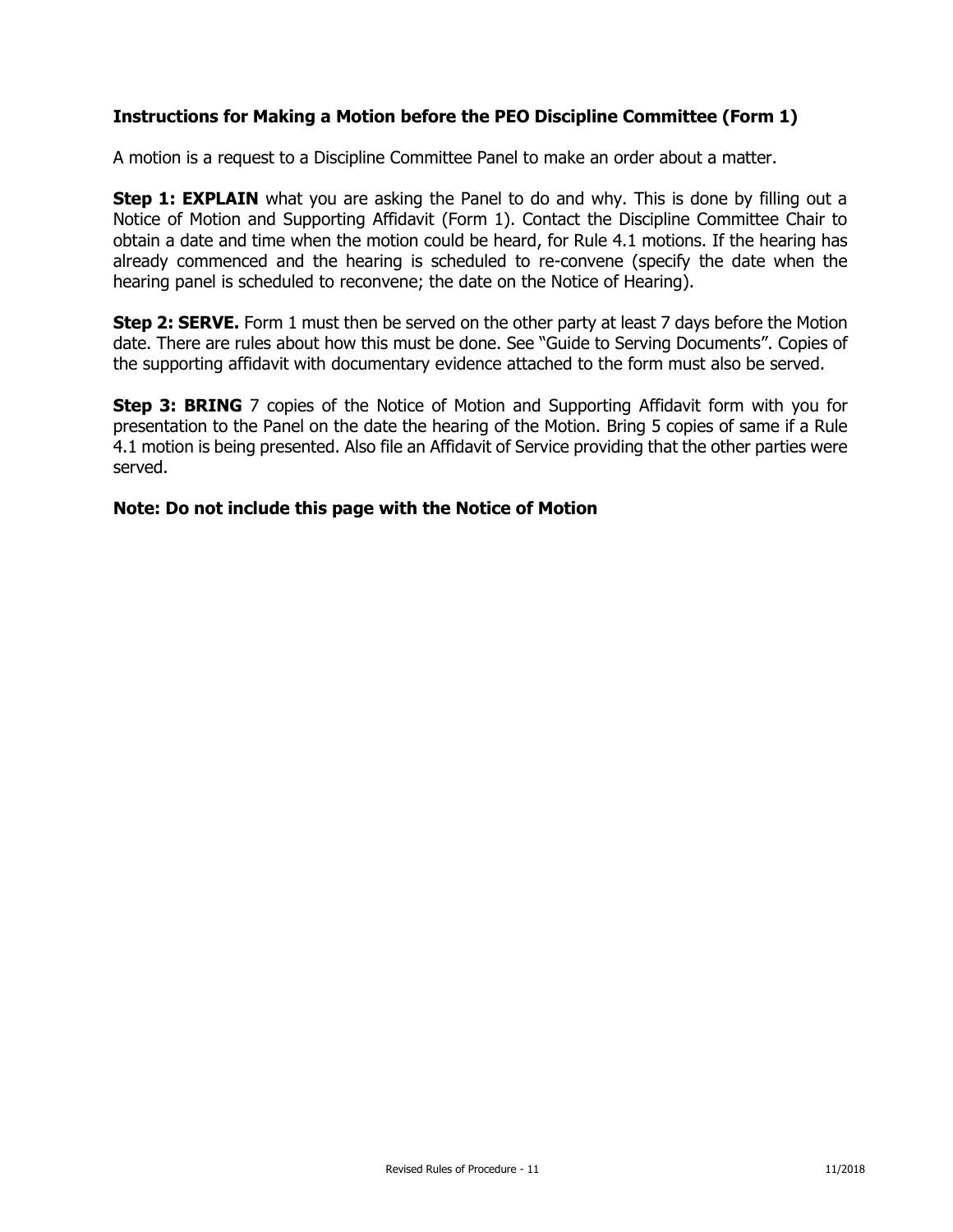# **Instructions for Completing the Responding Party Affidavit (Form 2)**

A responding party who was served with a Motion (Notice of Motion and Supporting Affidavit), may wish to respond to the Motion.

#### **Step 1: COMPLETE Form 2**

**Step 2: SERVE** the documents. You can serve the documents yourself. You can have a friend or co-worker do it for you. You can also hire someone, called a process server, to do it. If you have a representative, you can instruct them to deal with this requirement.

**Step 2: BRING** 7 copies of the documents to the oral presentation before a hearing panel. At the presentation of Rule 4.1 motion, the parties shall bring 5 copies of their material at the oral presentation.

#### **Note: Do not include this page with the Notice of Motion**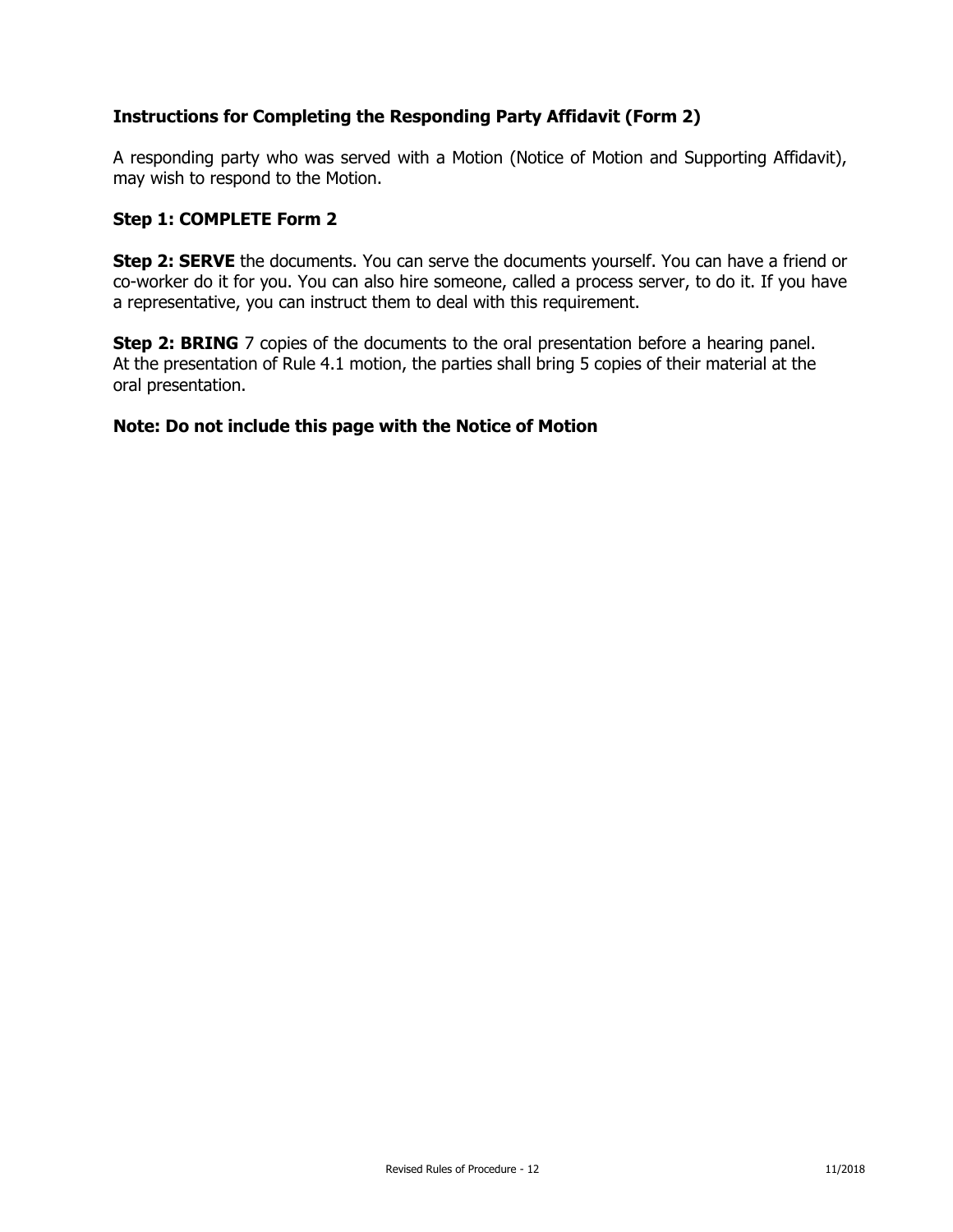# **Instructions for Completing the Affidavit of Service (Form 3)**

In a Discipline matter everyone involved must receive the key documents they need. "Serving" documents means giving copies to all the other parties. Generally speaking, this must be done at each step in the proceeding. By serving documents, you tell the other parties about the step you are taking. They can then respond if they want to.

**Step 1: SERVE** the documents. You can serve the documents yourself. You can have a friend or co-worker do it for you. You can also hire someone, called a process server, to do it. If you have a representative, you can instruct them to deal with this requirement.

**Step 2: COMPLETE** the Affidavit of Service. The person who serves the papers must keep careful notes. He or she will have to let the panel know who was served and when and where and how this was done. These facts must be put on the Affidavit of Service. The person who fills out the form must swear or affirm that the facts are true.

#### **Note: Do not include this page with the Notice of Motion**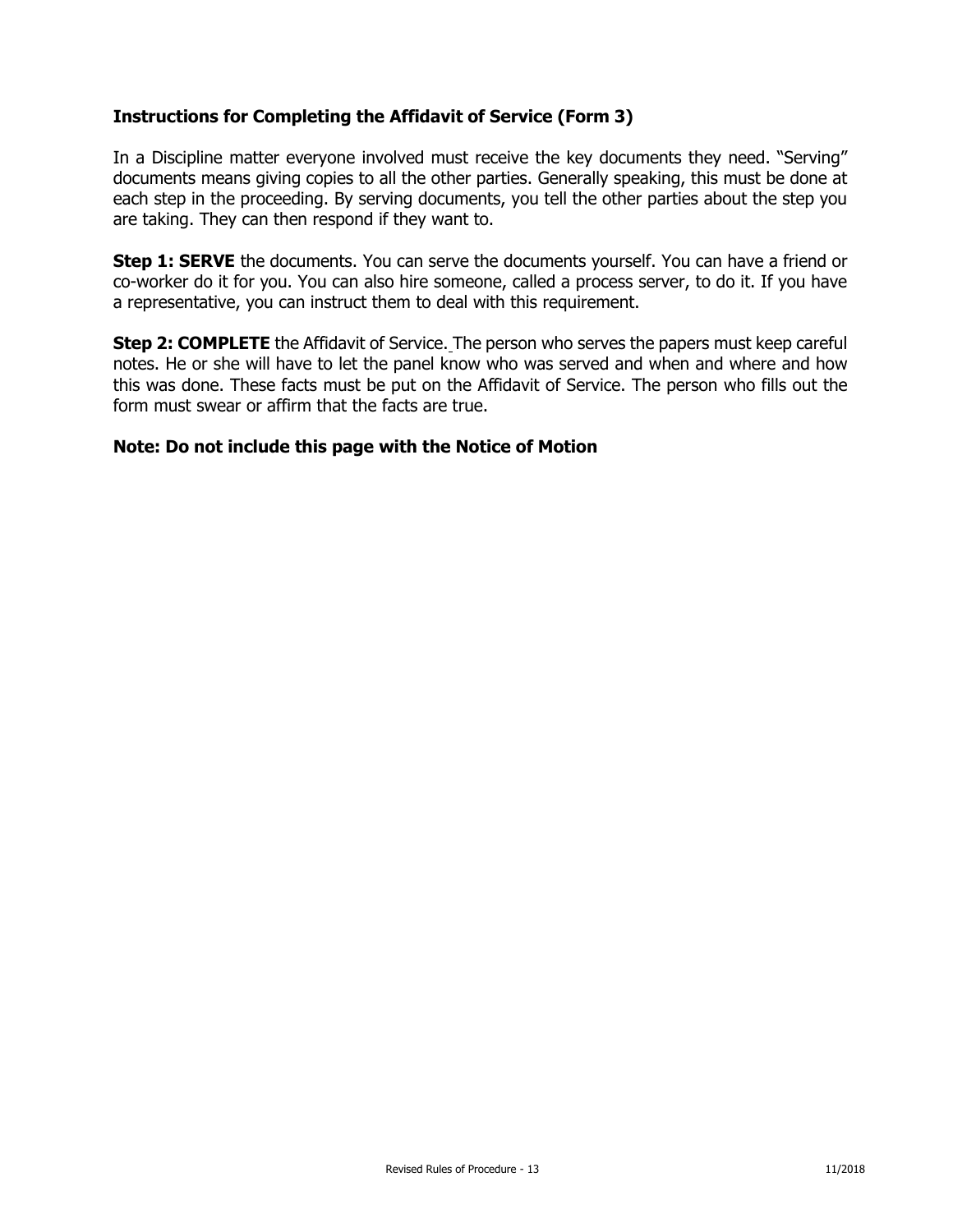# **Notice of Motion and Supporting Affidavit (Form 1)**

# **(Discipline Committee)**

| Please complete the following:         |                                                                                                                      |  |  |  |
|----------------------------------------|----------------------------------------------------------------------------------------------------------------------|--|--|--|
|                                        |                                                                                                                      |  |  |  |
|                                        | (PEO v. Name of defendant(s))                                                                                        |  |  |  |
|                                        |                                                                                                                      |  |  |  |
| Party:                                 | Motion made by: please provide the name(s) and contact information for the Moving                                    |  |  |  |
|                                        |                                                                                                                      |  |  |  |
|                                        |                                                                                                                      |  |  |  |
|                                        | <u> 1989 - Jan Samuel Barbara, margaret amerikan basa dan berasal dan berasal dalam berasal dalam berasal dalam </u> |  |  |  |
|                                        |                                                                                                                      |  |  |  |
|                                        |                                                                                                                      |  |  |  |
|                                        |                                                                                                                      |  |  |  |
|                                        |                                                                                                                      |  |  |  |
| This motion will be made in person by: |                                                                                                                      |  |  |  |
|                                        |                                                                                                                      |  |  |  |
|                                        | Please provide the name(s) and contact information for the Responding Party:                                         |  |  |  |
|                                        |                                                                                                                      |  |  |  |
|                                        |                                                                                                                      |  |  |  |
|                                        |                                                                                                                      |  |  |  |
|                                        |                                                                                                                      |  |  |  |
|                                        |                                                                                                                      |  |  |  |
| Tel:                                   |                                                                                                                      |  |  |  |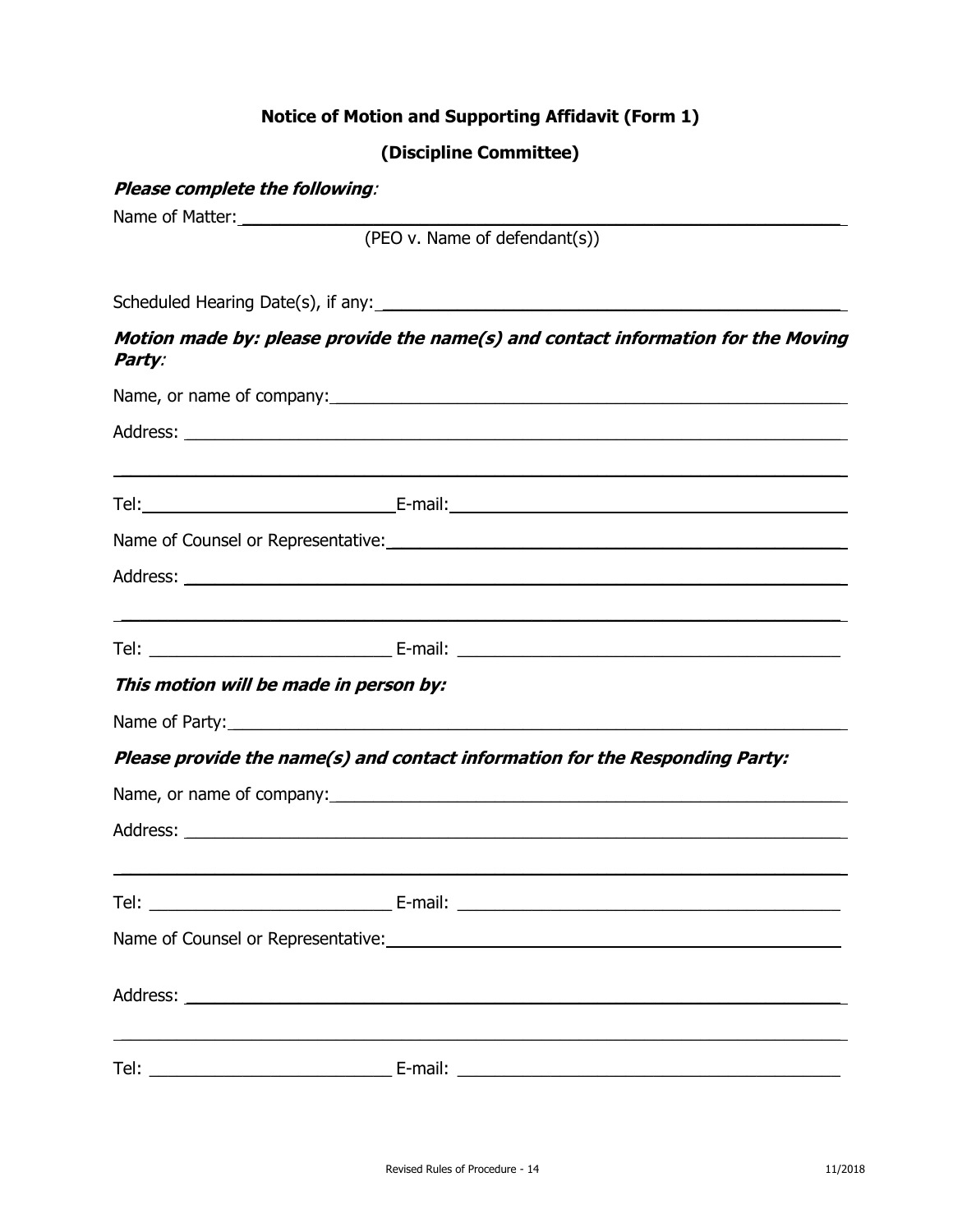# **The Motion is for:**

(In the space below, or on a separate page, please describe what you want the motion panel or hearing panel to decide or order)

\_\_\_\_\_\_\_\_\_\_\_\_\_\_\_\_\_\_\_\_\_\_\_\_\_\_\_\_\_\_\_\_\_\_\_\_\_\_\_\_\_\_\_\_\_\_\_\_\_\_\_\_\_\_\_\_\_\_\_\_\_\_\_\_\_\_\_\_\_\_\_\_\_\_\_\_\_

\_\_\_\_\_\_\_\_\_\_\_\_\_\_\_\_\_\_\_\_\_\_\_\_\_\_\_\_\_\_\_\_\_\_\_\_\_\_\_\_\_\_\_\_\_\_\_\_\_\_\_\_\_\_\_\_\_\_\_\_\_\_\_\_\_\_\_\_\_\_\_\_\_\_\_\_\_

\_\_\_\_\_\_\_\_\_\_\_\_\_\_\_\_\_\_\_\_\_\_\_\_\_\_\_\_\_\_\_\_\_\_\_\_\_\_\_\_\_\_\_\_\_\_\_\_\_\_\_\_\_\_\_\_\_\_\_\_\_\_\_\_\_\_\_\_\_\_\_\_\_\_\_\_\_

\_\_\_\_\_\_\_\_\_\_\_\_\_\_\_\_\_\_\_\_\_\_\_\_\_\_\_\_\_\_\_\_\_\_\_\_\_\_\_\_\_\_\_\_\_\_\_\_\_\_\_\_\_\_\_\_\_\_\_\_\_\_\_\_\_\_\_\_\_\_\_\_\_\_\_\_\_

\_\_\_\_\_\_\_\_\_\_\_\_\_\_\_\_\_\_\_\_\_\_\_\_\_\_\_\_\_\_\_\_\_\_\_\_\_\_\_\_\_\_\_\_\_\_\_\_\_\_\_\_\_\_\_\_\_\_\_\_\_\_\_\_\_\_\_\_\_\_\_\_\_\_\_\_\_

# **The Grounds of the Motion are:**

(In the space below, or on a separate page, please identify the basis for your motion. What are the facts, statutory provisions or Rule you rely on in support of your position and the remedy you seek from the panel)

\_\_\_\_\_\_\_\_\_\_\_\_\_\_\_\_\_\_\_\_\_\_\_\_\_\_\_\_\_\_\_\_\_\_\_\_\_\_\_\_\_\_\_\_\_\_\_\_\_\_\_\_\_\_\_\_\_\_\_\_\_\_\_\_\_\_\_\_\_\_\_\_\_\_\_\_\_

|        | __, Ontario on ________________________ |        |
|--------|-----------------------------------------|--------|
| (City) |                                         | (Date) |
|        |                                         |        |
|        |                                         |        |

# **Please also complete the Affidavit in Support of Motion on page 3 below.**

 Additional pages are attached because more room was needed. Documentary evidence to the Affidavit in support of Motion is attached Additional Forms are attached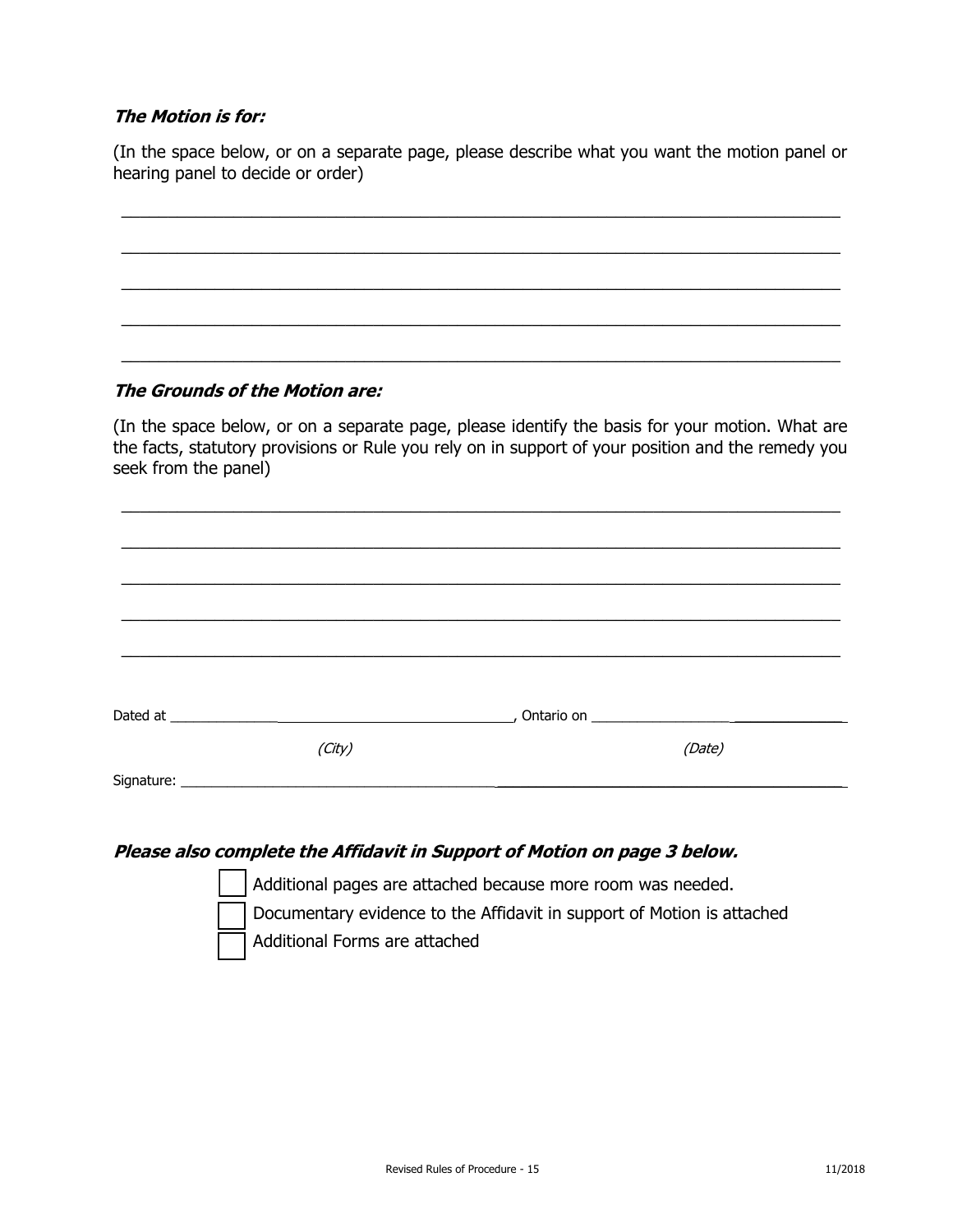# **Affidavit in Support of Motion**

# Please complete the following:

Name of Matter: Name of Matter and the state of the state of the state of the state of the state of the state of the state of the state of the state of the state of the state of the state of the state of the state of the s I live in (Municipality & Province): 1

# I swear/affirm that the following is true:

(Set out the facts in the space below. If you learned a fact from someone else, you must give that person's name and state that you believe that fact to be true).

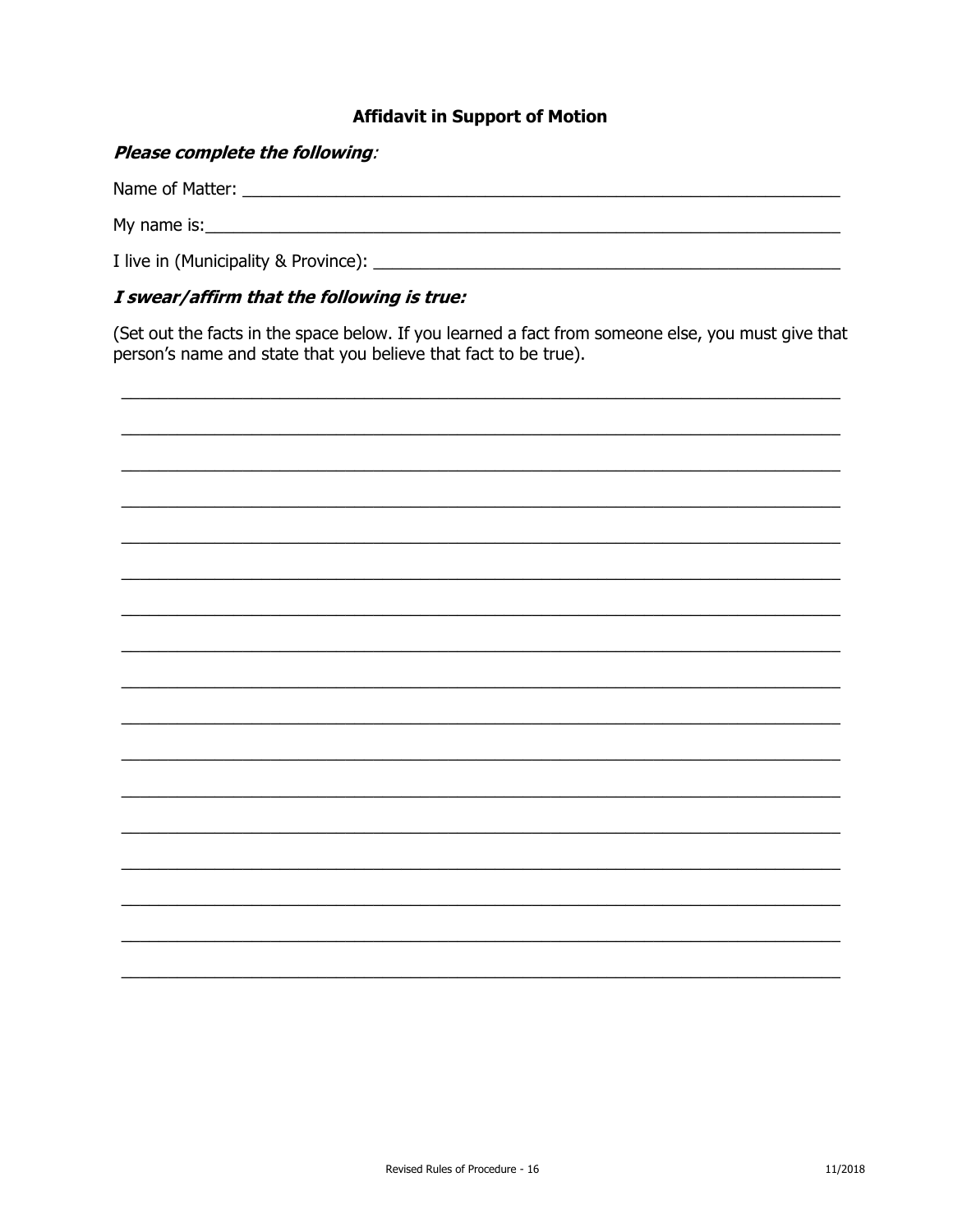# Affidavit in Support of Motion, continued

If more space is required, attach and initial extra pages.

| Sworn/Affirmed before me at: | (Municipality)                                             |           |
|------------------------------|------------------------------------------------------------|-----------|
| in:                          |                                                            |           |
|                              | (Province, state or country)                               |           |
|                              |                                                            | Signature |
|                              |                                                            |           |
|                              |                                                            |           |
|                              |                                                            |           |
| 20<br>on:                    |                                                            |           |
|                              | Commissioner for taking affidavits<br>(Type or print name) |           |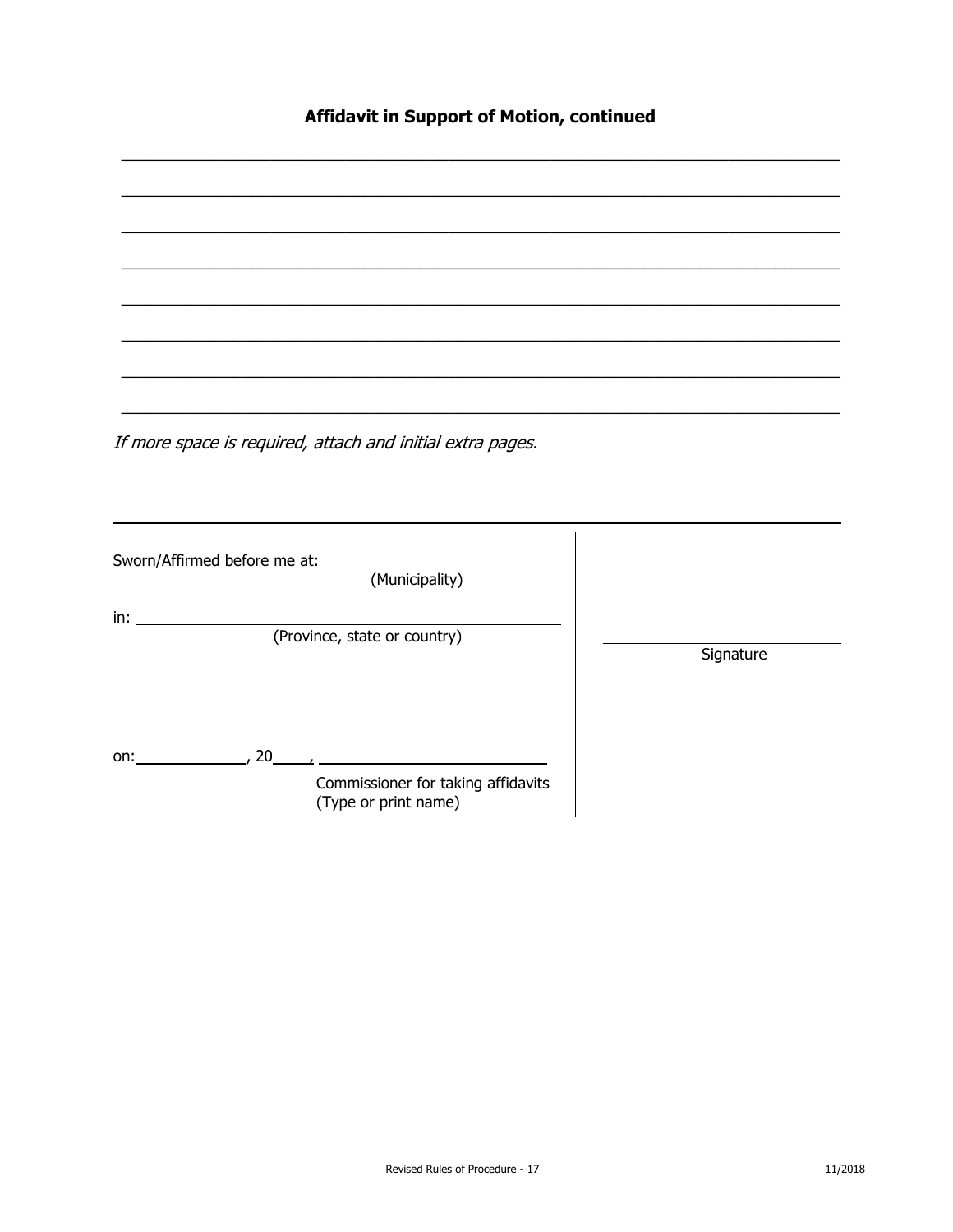# **Responding Party Affidavit (Form 2)** (Discipline Committee)

# Please complete the following:

| Name of Matter: |                                                                    |        |
|-----------------|--------------------------------------------------------------------|--------|
|                 | (PEO v. Name of defendant(s))                                      |        |
| My name is:     |                                                                    |        |
|                 | (Full name)                                                        |        |
| I live in:      |                                                                    |        |
|                 | (Municipality & Province)                                          |        |
|                 |                                                                    |        |
|                 | I make this affidavit in relation to the Moving Party's Motion of: | (Date) |
|                 |                                                                    |        |

# I swear/affirm that the following is true:

(Set out the facts in the space below. If you learned a fact from someone else, you must give that person's name and state that you believe that fact to be true).

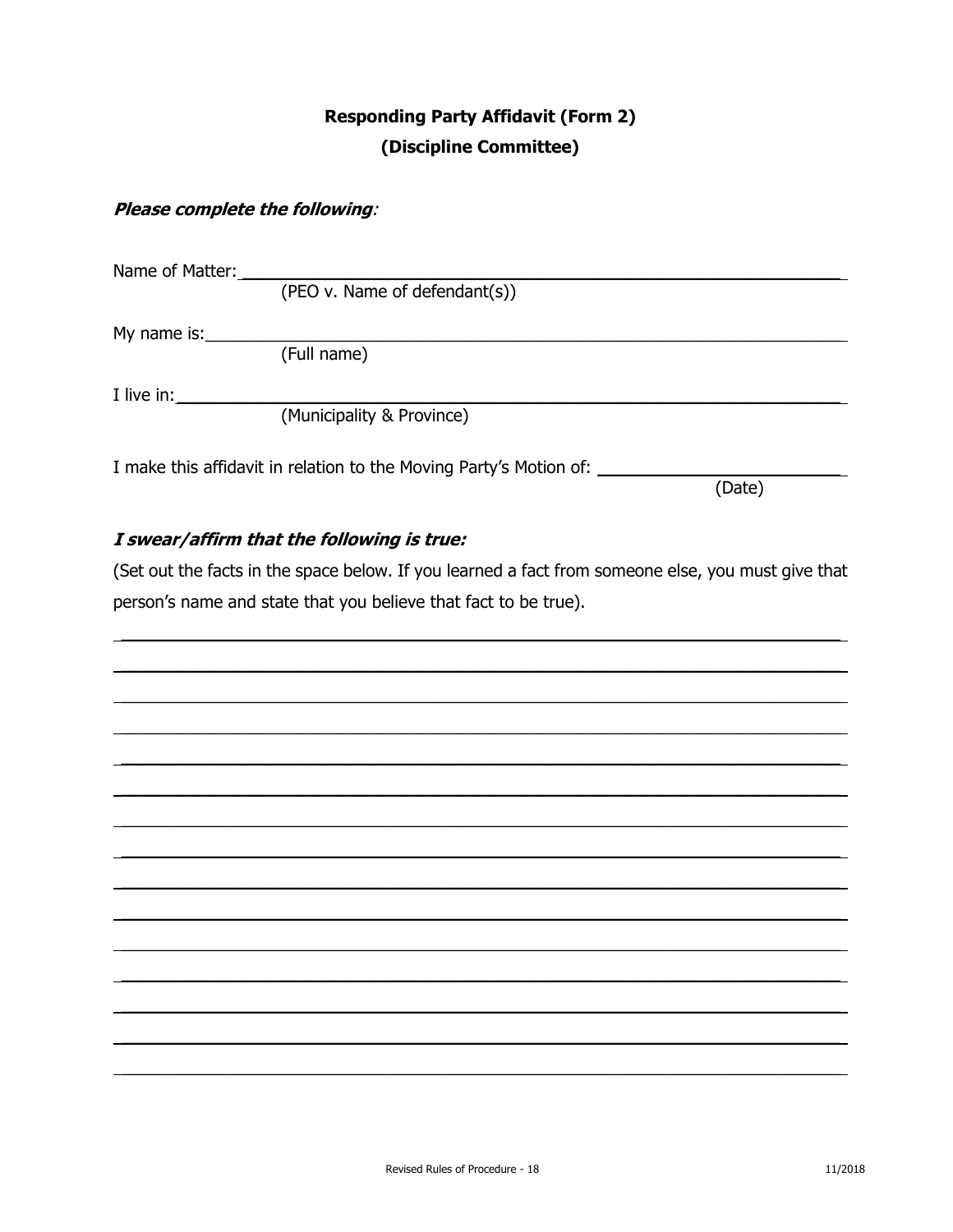# **Responding Party Affidavit, continued**

If more space is required, attach and initial extra pages. Sworn/Affirmed before me at: (Municipality)  $\mathsf{in:}$  . The set of  $\mathsf{in}:$ (Province, state or country) Signature on:  $\qquad \qquad 20 \qquad \qquad$ Commissioner for taking affidavits (Type or print name)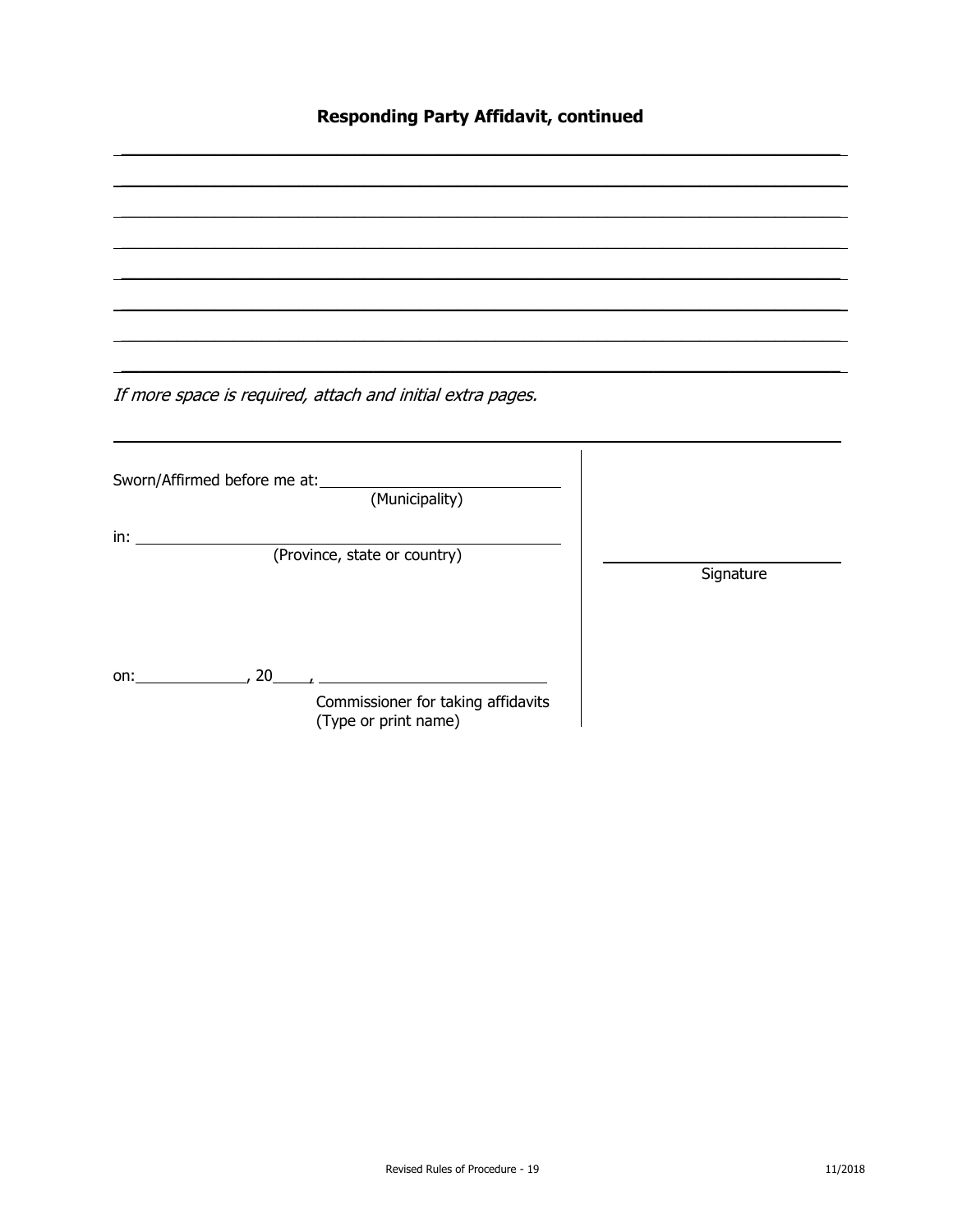# **Affidavit of Service (Form 3) (Discipline Committee)**

# **Please complete the following**:

|    | Name of Matter:                    |                                                                                                                                                                                                                                |
|----|------------------------------------|--------------------------------------------------------------------------------------------------------------------------------------------------------------------------------------------------------------------------------|
|    |                                    | (PEO v. Name of defendant(s))                                                                                                                                                                                                  |
|    |                                    | My name is: Note that the same state of the same state of the same state of the same state of the same state of the same state of the same state of the same state of the same state of the same state of the same state of th |
|    |                                    | (Full name)                                                                                                                                                                                                                    |
|    | I live in:                         |                                                                                                                                                                                                                                |
|    |                                    | (Municipality & Province)                                                                                                                                                                                                      |
|    |                                    | I swear/affirm that the following is true:                                                                                                                                                                                     |
|    | I served                           |                                                                                                                                                                                                                                |
|    |                                    | (Full name of person/company served) (Date)                                                                                                                                                                                    |
| at |                                    |                                                                                                                                                                                                                                |
|    |                                    | (complete address)                                                                                                                                                                                                             |
|    | which is:                          |                                                                                                                                                                                                                                |
|    | the address of the person's home   |                                                                                                                                                                                                                                |
|    |                                    | the address of the company's place of business                                                                                                                                                                                 |
|    |                                    | the address of the person's of business' representative on record with the Discipline Committee                                                                                                                                |
|    |                                    | other address: Universe other and the set of the set of the set of the set of the set of the set of the set of the set of the set of the set of the set of the set of the set of the set of the set of the set of the set of t |
|    |                                    | I served the document(s) referred to in paragraph one by the following method:                                                                                                                                                 |
|    | <b>Personal service:</b>           |                                                                                                                                                                                                                                |
|    | Leaving a copy with the person     |                                                                                                                                                                                                                                |
|    |                                    | Leaving a copy with the $\qquad \qquad$ of the business/company.                                                                                                                                                               |
|    |                                    | (name and position of the person)                                                                                                                                                                                              |
|    | <b>Service by registered mail:</b> |                                                                                                                                                                                                                                |
|    | Registered mail                    |                                                                                                                                                                                                                                |

 (If service done by registered mail, attach a copy of the Canada Post delivery confirmation, showing the signature verifying delivery, to this affidavit)

# **Service by courier:**

Courier

 (If service done by courier, attach a copy of the delivery confirmation, showing the signature  $\Box$  verifying delivery, to this affidavit)